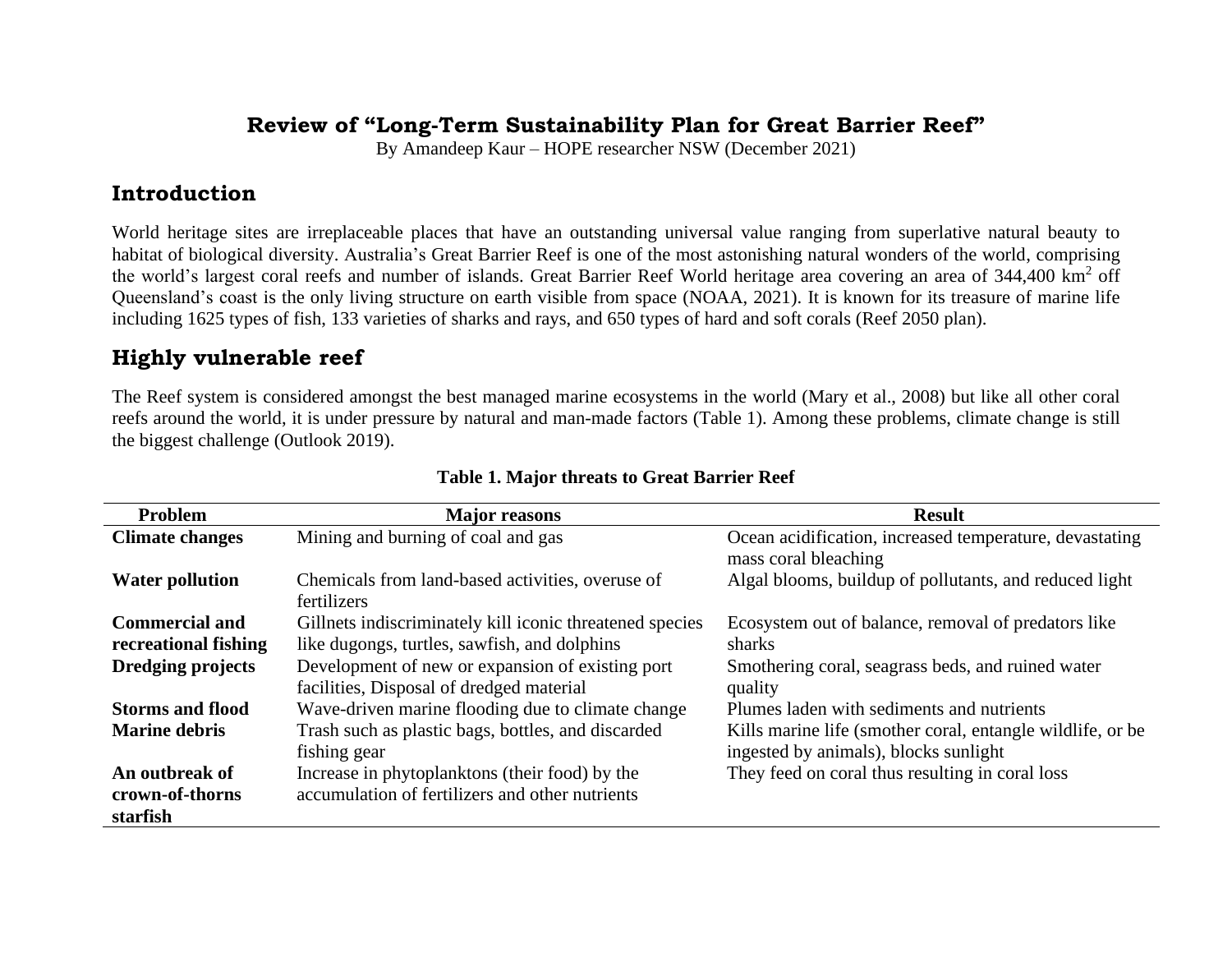#### **Government policies for reducing the Reef stress**

The GBRMPA (Great Barrier Reef Marine Park Authority) together with the Australian government is continuously making efforts through strong legislative protection and targeted investment to ensure that the integrity and safety of the Great Barrier Reef will not be compromised and continues to increase with time. Government policies regarding capital dredging projects in the Great Barrier Reef provided great help, and a permanent ban has been imposed on the disposal of dredged material in Reef Marine Park and the World Heritage Area. In addition to this, the proposal of five major industries to use Great Barrier Reef Marine Park as a disposal site for capital dredged material has been reduced to zero within 18 months. Moreover, water quality entering the reef through catchment areas is improving, all through efforts by the Australian Government and GBRMPA. Not only this, GBRMPA has introduced several programs for the betterment of reef including the **[Marine Monitoring Program](https://www.gbrmpa.gov.au/our-work/our-programs-and-projects/marine-monitoring-program)** that annually checks water quality, inshore seagrass and coral reefs; **[Eye on the Reef](https://www.gbrmpa.gov.au/our-work/eye-on-the-reef) monitoring and assessment program** keeps an eye over the reef health, marine animals and incidents; the **crown of thorns starfish management program** supports the recovery and repair of reefs (GBRMPA; [www.gbrmpa.gov.au/\)](http://www.gbrmpa.gov.au/)*.* Recently, GBRMPA together with 30 other protected area agencies around the world has signed [a](https://www.gbrmpa.gov.au/__data/assets/pdf_file/0010/272494/Protected-and-Conserved-Areas-Joint-Statement-FINAL-version-20-OCT-21.pdf?utm_source=miragenews&utm_medium=miragenews&utm_campaign=news) statement on climate change and [biodiversity](https://www.gbrmpa.gov.au/__data/assets/pdf_file/0010/272494/Protected-and-Conserved-Areas-Joint-Statement-FINAL-version-20-OCT-21.pdf?utm_source=miragenews&utm_medium=miragenews&utm_campaign=news) loss for protecting biodiversity and to deal with climate change (Mirage News).

#### **Combating problems through Reef 2050 Plan**

Joint efforts of GBRMPA, Scientists, Industries, Government, and Non-government Organizations have contributed to the development of the Reef 2050 Long-Term Sustainability Plan for the resilience of the Great Barrier Reef in response to serious threats. An important feature of the plan includes protection, maintenance, monitoring, management, improvement, and investment. These features target ten broad topics:

- Prohibiting capital dredging for development/ expansion of Protecting Fitzroy Delta including Curtis Island and Keppel ports Bay
- 
- 
- 
- water quality
- 
- Monitoring the health of Gladstone harbour Released the Shipping Management plan, in October 2014
- Checking the quality of water entering the reef Development of laws against poaching and sustainability agreements to reduce marine debris
- Appointed a Queensland Minister for the Great Barrier Reef Projected investment for research and management activities on the Reef
- Establishment of Reef Trust to plan investment for improving Helping businesses transition to eco-friendly production and fishing industries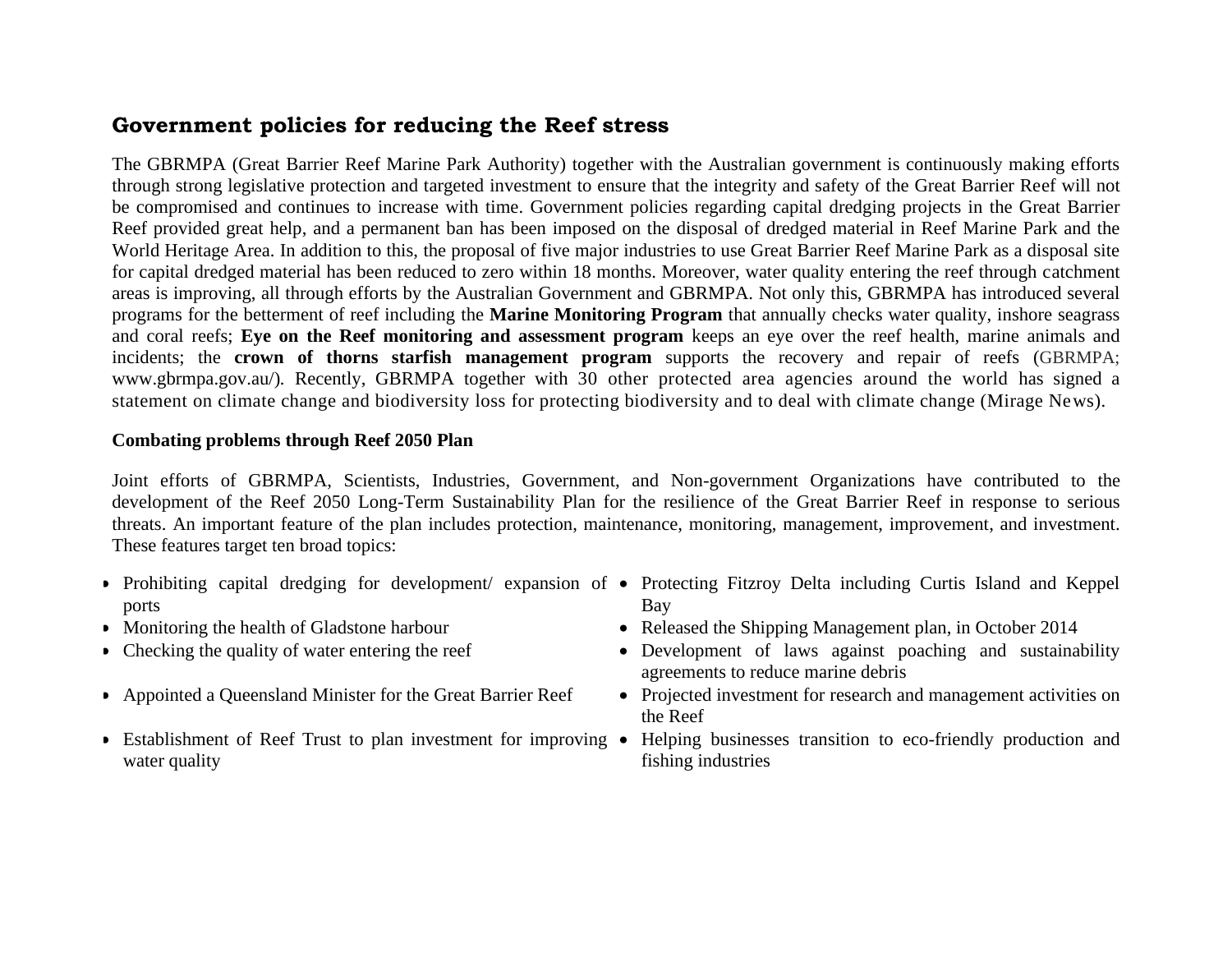## **Strategies to tackle problems**



**Climate change:** Australian government together with international engagements is committing to reduce its emissions. Funding of \$A2.55 billion is in place to support businesses and households in minimizing emissions (Reef Plan 2050).

**Recommendation:** We cannot deal with climate change without the contribution of everybody. Efforts to control climate change start with our homes. So, wherever possible we should use renewable sources of energy, electrical vehicles or public transport, plant trees, use rooftop solar, encourage solar farms, reduce food waste and consider responsible refrigerant management.

**Improving water quality:** Water entering the reef from agriculture is continuously improving. Reduction in pesticide (↓ 28%), sediment (↓ 11%), dissolved inorganic nitrogen (↓ 16%), and nitrogen (↓ 10%) load has been observed compared to the 2009 baseline. Further targets of reducing dissolved nitrogen loads by 80% by 2025, sediment loads by 50%, and pesticide loads by 60% are in priority areas (Reef Plan 2050).



**Recommendation:** Switching to green agriculture/organic farming is more convenient and reduces the further load of pollutants. Proper disposal of trash and supporting greenoriented companies can add to improvement. Supporting researchers and scientists in finding better ways for the management of water from industries that enter our oceans can contribute to water quality improvement.



**Ports and dredging:** The Australian Government will use its regulatory powers to permanently ban the disposal of capital dredge material in the Great Barrier Reef Marine Park (Reef plan 2050). Restricting capital dredging for new or expansion of port facilities to within the regulated port limits of Gladstone, Hay Point– Mackay, Abbot Point and Townsville has been implemented(Reef Plan 2050).

**Recommendation:** Use of dredged material in an environmentally friendly way should be considered. This material (especially sand and gravel) can be used in construction industries.

**Shipping safety:** Shipping movement in the Great Barrier Reef is low in comparison to many other world heritage areas. Reef 2050 plan focuses on 1) increasing resources for State port control inspections 2) use of emerging ship tracking technology to provide early alerting of ship breakdowns 3) industries to introduce electric chart display in ships trading to ports in the region and have bunker oil tanks fitted in protective locations (Reef Plan 2050).

**Recommendation:** Shipping safety can be further improved by banning antifouling containing biocides and proper check on limits of sulfur used in fuels. Further, NOx emission can be reduced by using techniques such as water injection and exhaust gas reticulation.